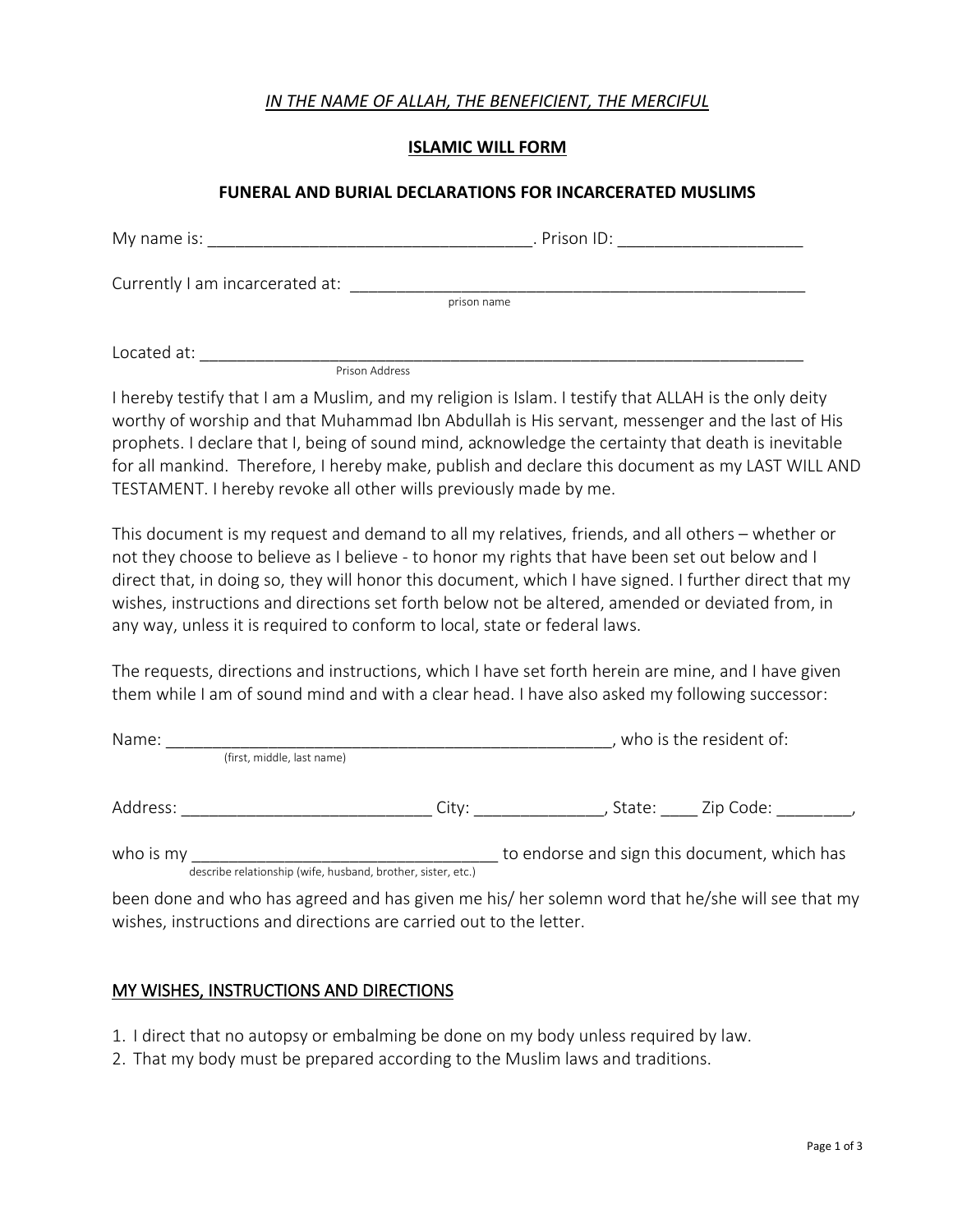- 3. That without any undue delay my body be washed, shrouded and wrapped in a cloth, which is free of ornaments and other articles, then buried, which all must be done in complete accordance with the Islamic tenets.
- 4. The preparation, with regards to the washing and shrouding, of my body is to be carried out by Muslims in keeping with the above stated Sunnah.
- 5. There is to be no other religious service for me other than the Janazah Prayer (Islamic Funeral Prayer) and the traditional Islamic supplications at my gravesite.
- 6. Under no circumstances am I to have a Christian type of funeral, e.g., viewing of the body, reading of the New Testament Scripture, displaying of images, or use of the "cross" in the funeral service, on or at the gravesite.
- 7. The internment of my body must meet the Islamic requirements that I (my facial front) face in the direction of the Holy Ka'ba in Mecca, Arabia.
- 8. The burial should take place as soon as possible after my death without unnecessary delay in keeping with the above stated Sunnah [tradition of the Prophet Muhammad (peace be upon him)].
- 9. Body preparation and burial should be simple, and the costs are to be kept at a minimum.
- 10. I hereby instruct my survivors that in the event of my death, one of the following communities and/or parties is to be immediately contacted in reference to completing the above stated Islamic conditions of burial: